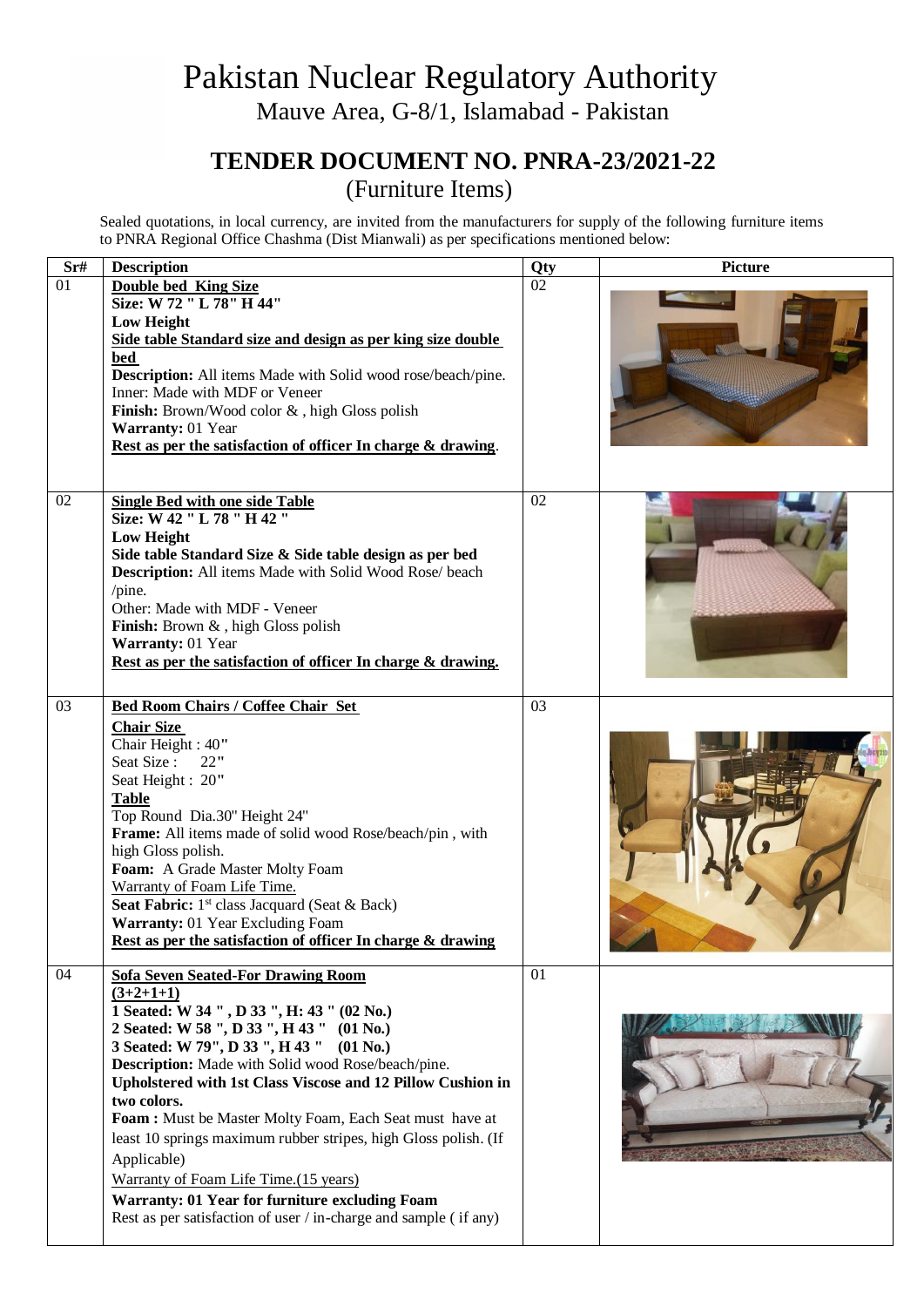| 05 | <b>Center Table Set-For Drawing Room &amp; TV Lounge</b><br>Size:<br>Center table W 42 " D 42 ", H 18 " 01 No's<br>Corner table W 24 " D 24 " H 18 " 02 No's<br><b>Description:</b> Made with Solid Rose wood/beach/pine<br><b>Finish: Brown</b><br>Glass: 8mm<br>Rest as per the satisfaction of officer In charge & drawing. | 02 Sets |  |
|----|--------------------------------------------------------------------------------------------------------------------------------------------------------------------------------------------------------------------------------------------------------------------------------------------------------------------------------|---------|--|

## **INSTRUCTIONS TO THE FIRMS/SUPPLIERS:**

- **i.** It is in the interest of bidders to read all the conditions given below and ensure that these conditions are complied with.
- **ii.** Opening of bids:- The quotations will be opened on 07-06-2022(11:30 Hrs) at PNRA HOs, G-8/1, Islamabad in the presence of bidders or their representatives and quotation must reach to this office before 07-06-2022(11:00 Hrs) through registered post or by hand submission.
- **iii.** Single Stage One Envelope:- procedure will be followed and firms / suppliers are required to submit single package containing both technical and financial proposals in unified single envelop. Evaluation of bids will be done on Most Advantageous bid basis (Quality based).
- **iv.** Address:- Quotations must be sent in sealed cover and should be addressed to "Sr. Administrative Officer Procurement, Pakistan Nuclear Regulatory Authority, Mauve Area, G-8/1, Islamabad". The sealed envelope/ cover should clearly indicate in bold letters "**QUOTATION FOR THE SUPPLY OF FURNITURE ITEMS etc. (PNRA-23/2021- 22**).

## **GENERAL CONDITIONS:**

- **i.** Registration:-Bidders should be registered under Sales Tax and Income Tax Act as per Government policy.
- **ii.** Ouoted Price:-Quoted price shall be in Pakistan Rupees F.O.R, PNRA Regional Office Chashma Dist Mianwali basis. Final Inspection will be made upon receipt of finished goods at PNRA Regional Office at Chashma Dist Mianwali..
- **iii.** Taxes:-All G.O.P. taxes applicable shall be deducted as per Government rules.
- **iv.** Earnest Money:-Earnest money @ 2% of the total price of the offer in the shape of pay order / bank draft in favor of "Senior Account Officer, PNRA Islamabad" should be attached with the quotation. Quotations without or less earnest money may be rejected.
- **v.** Defect Liability (Warranty): An amount equivalent to 10% of the price of the item supplied will be retained till the successful completion of the warranty period of the item supplied i.e. 'at least **One (01)** Year'. During the warranty period, if the bidder fails to provide satisfactory service or fulfill the warranty, this amount will be utilized for repairing / replacing the defective supplied item and as a consequence the supplier is liable to be blacklisted.
- **vi.** Validity of Quotations:-The quotations must be valid for acceptance for at least thirty (30) days from the date of opening of the tender.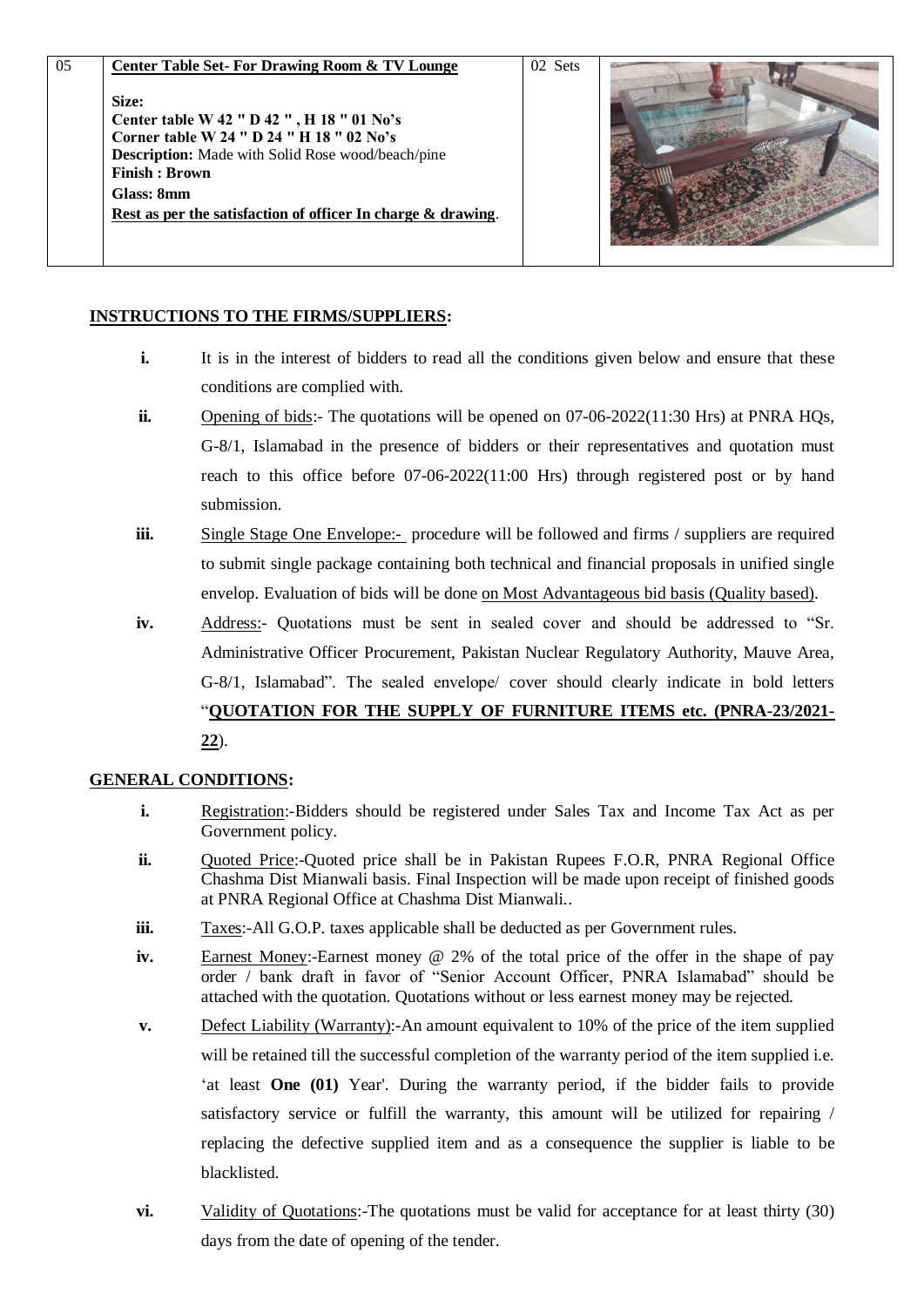- **vii.** Firms Premises: All the firms and suppliers must provide proof of their premises i.e. workshop, showroom, factory etc. Physical verification of the premises may be conducted if deemed necessary by the purchaser.
- **viii.** Samples:- The selective supplier will approved the samples from PNRA Regional Office site Chashma before manufacturing and final delivery.
- **ix.** The purchaser shall inspect all the items before polishing / finishing in the bidder's workshop. The purchaser may also demand inspection of items during manufacturing, on completion of every stage of manufacturing.
- **x.** Incomplete Quotations:- Incomplete and conditional quotations will be rejected outright.
- **xi.** Supply Time:- The successful bidder shall have to supply the items within thirty (30) days of the issue of supply order at PNRA Regional Office site Chashma.
- **xii.** Warranty:-Items and their accessories shall be brand new, with all the standard accessories as per specifications given in this tender and shall bear comprehensive guarantee/ warranty valid throughout Pakistan for at least one year from the date of supply. The items will be replaced in case cracks appear in the wood used in the manufacturing of any item or malfunctioning of any accessory within the warranty period. Any dispute in this regard will be settled with mutual consent of both the parties.
- **xiii.** Below Specification Items:- In case the item is not supplied within the specified time or the item supplied is found to be below specifications or the item is found to be used, the purchaser may forfeit the earnest money, cancel the order and purchase the stores from elsewhere. Moreover, the supplier is liable to be blacklisted.
- **xiv.** Payments: Payment shall be made to the selected supplier after successful delivery & inspection of the items at PNRA Regional Office Chashma Dist Mianwali..
- **xv.** Liquidated Damages:- If the supplier fails to deliver any or all of goods within 30 days of issuance of supply order. The purchaser may deduct 0.5% of the total contract price per week as liquidated damages, until the items are delivered.
- **xvi.** Bid Submission:-Each bidder shall submit only one (1) bid either by himself or as partner in joint venture.
- **xvii.** Inspection of Premise before bidding: The bidders are advised to visit and inspect the location of delivery and its surroundings and obtain for themselves on their own responsibility all information that may be necessary for preparing the bid and entering into a contract for supply of Goods. All cost in this respect shall be at the bidder's own expense. Standards for workmanship, process, material, and equipment, as well as references to brand names or catalogue numbers specified by the Purchaser in the Delivery and Completion Schedule , are intended to be descriptive only and not restrictive. The bidder may offer other standards of quality, brand names, and/or catalogue numbers, provided that it demonstrates, to the Purchaser's satisfaction, that the substitutions ensure substantial